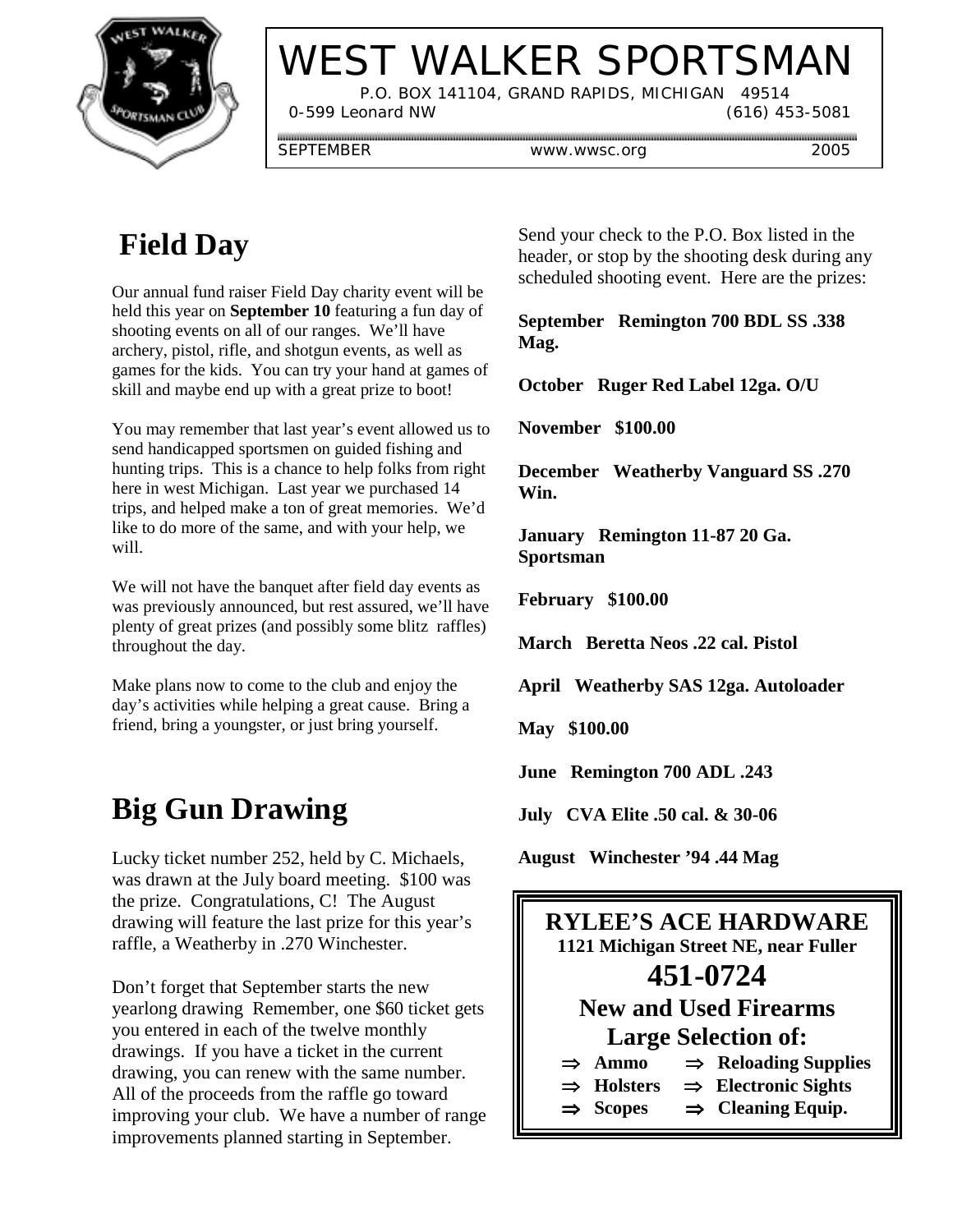### **Ladies Day Outdoors**

Last call for the ladies to register for the women in the Outdoors program at WWSC. The date is September 24 and the event is open to all women as well as their daughters age 14 and older. Call Ahgie Snitgen at (616) 581-7296 for more information. ♣

#### **First Female Charter**

**A**ugust 12 was a day for the history books as West Walker Sportsman's Club elected its first female charter member. **Jacqueline Bourgard** along with **Bill Huber** were installed as new charter members, having completed their sixmonth application program. It took almost 50 years, but the membership is proud to have Ms. Bourgard join its ranks. Hopefully you're the first of many lady charter members at WWSC, Jackie! While Bill didn't make history, we certainly welcome him as a new member as well.

While we're on the subject, here is a rundown of our current membership numbers:

- 1173 Associate
- 18 Honorary
- 49 Charter
- 9 Charter Applicants

As always, Rich Vander Meer is available to answer your questions regarding membership. He can be reached at (616) 453-3255 or rlvandermeer@comcast.com. ♣

**MICHIGAN CCW CLASSES** NRA PERSONAL PROTECTION John Speck Certified NRA Instructor Firearm Training School Your Best Shot P.O. Box 32 . St. Johns, MI 48879 989-224-3096 **Grand Rapids** Meets Standard For C.C.W. St. Johns PA381 of 2000 Home or State-Wide PA719 of 2002 Renewal

#### **WWSC Gun Show**

Mark your calendars for Saturday, October 8. WWSC presents its 3<sup>rd</sup> annual gun show and sportsman's swap meet. Hours are 9:00 AM to 4:00 PM. Setup for table holders is 7:00 AM.

Admission is only \$3.00, and you get \$1.00 off by showing your current WWSC membership card.

The public is invited to this event also to buy, sell or trade sports related items. Vendors are encouraged to contact Rick Heyt at (616) 677- 3558 or heytrw@altelco.net for table information.

We'll have space outside for large items. Our kitchen will be open for breakfast and lunch too. Come on out and have some fun while you find that treasure you've been looking for!

#### **Hunt For Access**

If you or someone you know uses a wheelchair and would like to be considered for a special hunting or fishing trip provided by WWSC, please use this form. Drop off your entry at the club desk during regular shooting times, or mail it to the P.O box in the letterhead by October  $1<sup>st</sup>$ .

| Name                                        |
|---------------------------------------------|
|                                             |
| $City$ $Zip$                                |
|                                             |
|                                             |
| Have Transportation? YES ______ NO ______   |
| What type of Hunting / Fishing do you like? |
|                                             |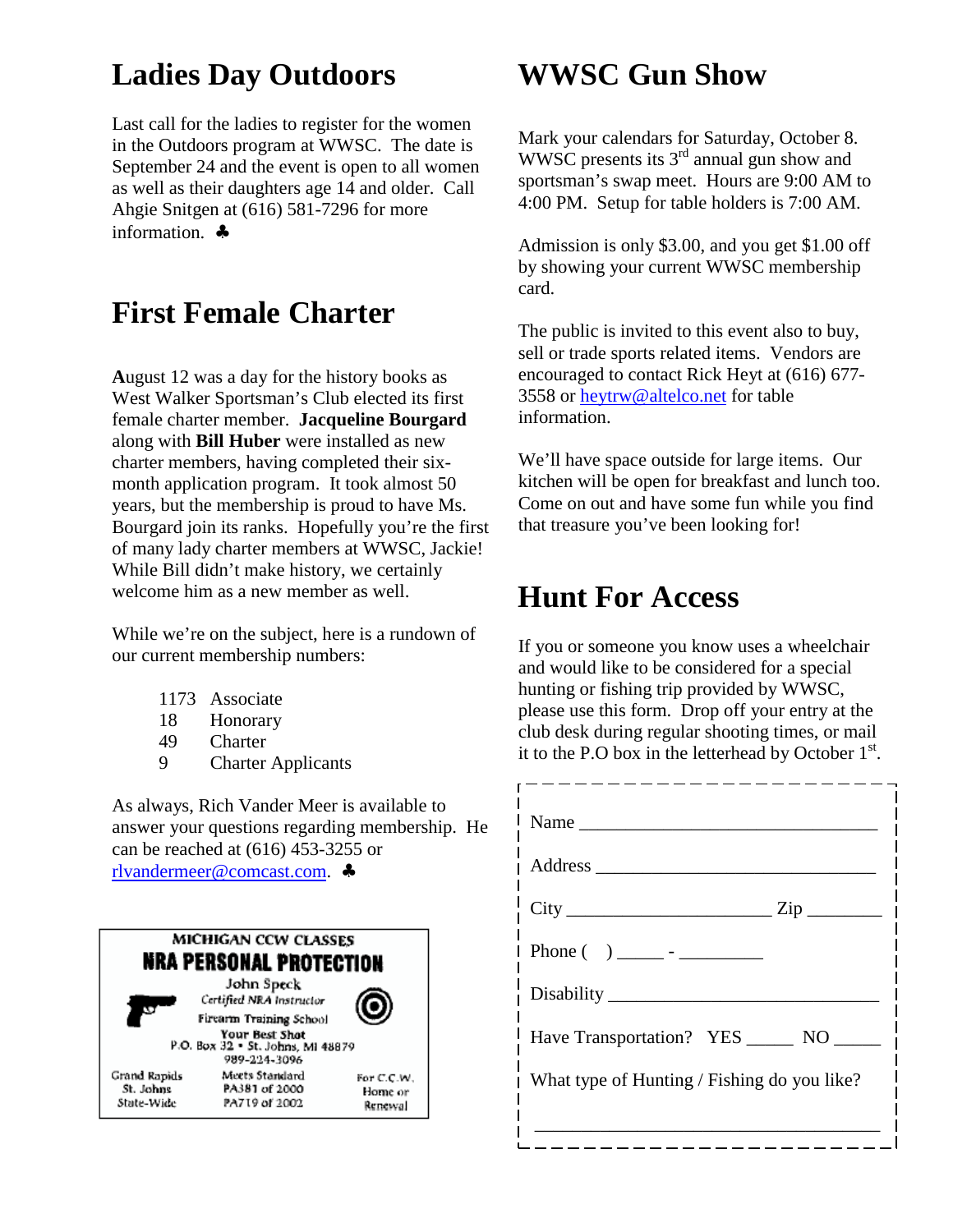| Sun                                                                | Mon                                                                                                                             | Tue                                          | Wed                                                                    | Thu                                                          | Fri              | Sat                                                                                   |
|--------------------------------------------------------------------|---------------------------------------------------------------------------------------------------------------------------------|----------------------------------------------|------------------------------------------------------------------------|--------------------------------------------------------------|------------------|---------------------------------------------------------------------------------------|
|                                                                    |                                                                                                                                 |                                              |                                                                        | $\mathbf{1}$<br><b>Duck</b><br><b>Hunters</b><br>meet 7 to 9 | $\overline{2}$   | $\overline{3}$<br>Archery,<br>Trap & Skeet<br>$10$ to $2$                             |
| $\overline{\mathbf{4}}$<br>Archery,<br>Trap & Skeet<br>$10$ to $2$ | 5<br>Labor<br>Day                                                                                                               | 6                                            | $\overline{7}$<br>Archery,<br>Trap & Skeet<br>9 to 12 AM<br>6 to 10 PM | 8<br><b>Charter</b><br><b>Meeting</b><br>7:30                | $\boldsymbol{9}$ | 10<br><b>Steel Plate</b><br><b>FIELD DAY</b>                                          |
| 11<br>Archery,<br>Trap & Skeet<br>10 to 2                          | 12                                                                                                                              | 13                                           | 14<br>Archery<br>Trap & Skeet<br>9 to 12 AM<br>6 to 10 PM              | 15                                                           | 16               | 17<br><b>SILHOUETTE</b><br><b>CANCELED</b><br>Archery,<br>Trap & Skeet<br>$10$ to $2$ |
| 18<br>Archery,<br>Trap & Skeet<br>10 to 2                          | 19<br><b>Charter</b><br>Range<br><b>Closed</b><br>Noon $-6$                                                                     | 20                                           | 21<br>Archery<br>Trap & Skeet<br>9 to 12 AM<br>6 to 10 PM              | 22                                                           | 23               | 24<br>No Archery,<br><b>Trap or Skeet</b><br><b>DCL</b>                               |
| 25<br>Archery,<br>Trap & Skeet<br>10 to 2                          | 26                                                                                                                              | 27<br><b>Board</b><br><b>Meeting</b><br>7:00 | 28<br>Archery,<br>Trap & Skeet<br>9 to 12 AM<br>6 to 10 PM             | 29                                                           | 30               | Archery,<br>Trap & Skeet<br>$10$ to $2$                                               |
| $\overline{2}$<br>Cowboy<br><b>Shoot</b>                           | $\overline{\mathbf{3}}$<br>$5\overline{)}$<br>$\overline{\mathbf{4}}$<br><b>CHARTER RANGE CLOSED</b><br>OCTOBER 3RD THROUGH 5TH |                                              |                                                                        | 6<br><b>Duck</b><br><b>Hunters</b>                           | $\overline{7}$   | 8<br><b>WWSC Gun</b><br><b>Show</b>                                                   |
| Archery,<br>Trap & Skeet<br>10 to 2                                | <b>NWTF</b><br>Meets 7 to 9                                                                                                     |                                              | Archery,<br>Trap & Skeet<br>9 to 12 AM<br>6 to 10 PM                   | meet 7 to 9                                                  |                  | Archery,<br>Trap & Skeet<br>10 to 2                                                   |